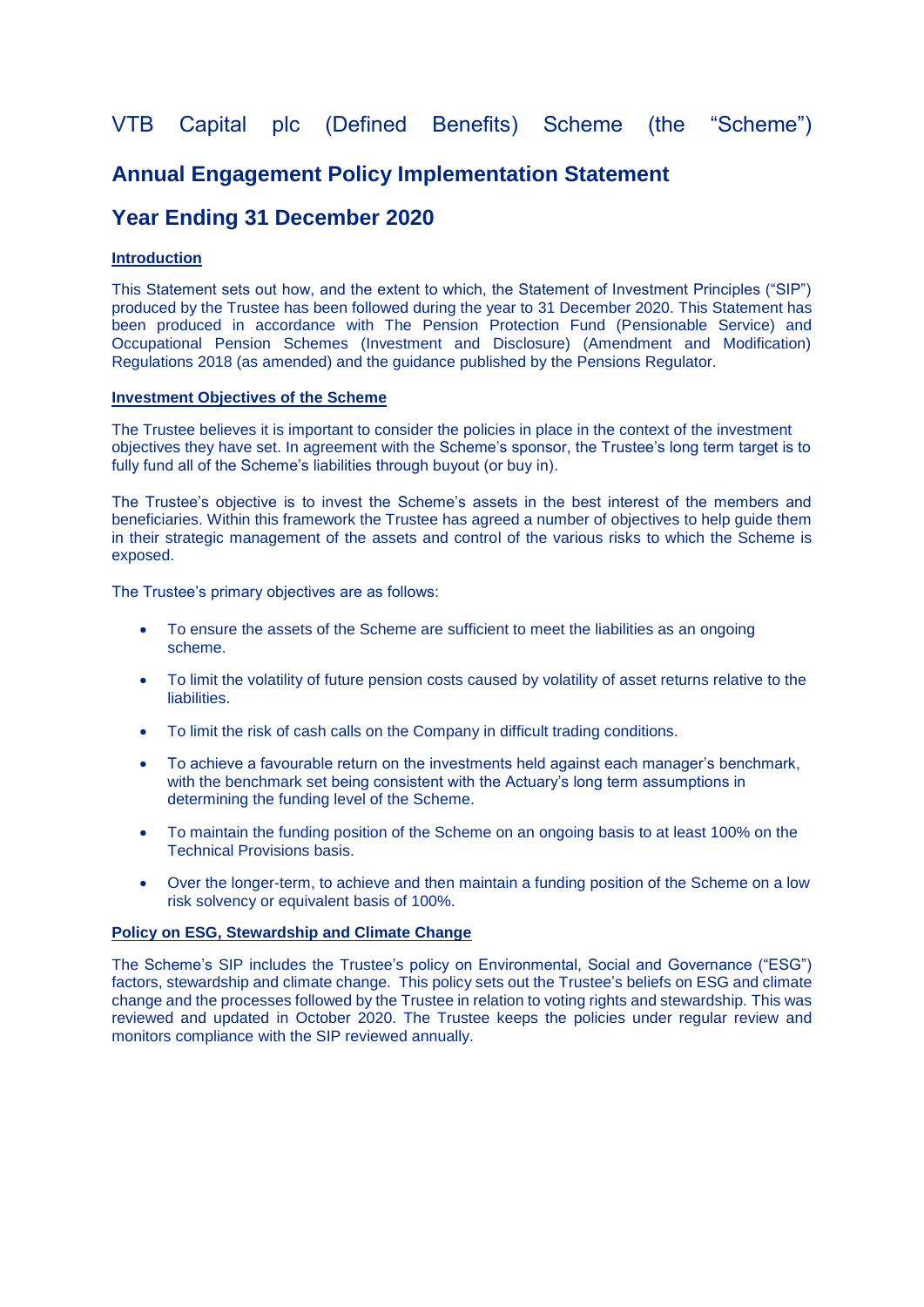## **Engagement**

- The Trustees consider how ESG, climate change and stewardship are integrated within the current investment manager's investment processes and seeks the views of their investment advisor in this area.
- The Trustee also received details of relevant engagement activity for the year from their investment manager, Legal & General Investment Management ("LGIM"). LGIM engaged with companies over the year on a wide range of different issues including Environmental, Social and Governance factors. This included engaging with companies on climate change to ensure that companies were making progress in this area and better aligning themselves with the wider objectives on climate change in the economy (i.e. those linked to the Paris agreement). LGIM provided examples of instances where they had engaged with companies they were invested in/about to invest in which resulted in a positive outcome. These engagement initiatives are driven mainly through regular engagement meetings with the companies that the investment managers invest in or by voting on key climate-related resolutions at companies' Annual General Meetings. Further information on LGIM's practices in this area can be found on their webpage:

https://www.lgim.com/uk/en/capabilities/investment-stewardship/active-ownership/

 The discussion on stewardship is complemented, on a quarterly basis, by review of Mercer's assessment of research ratings for each of the funds in which the Scheme invests. The Mercer ratings provide an assessment of performance and ESG credentials and deteriorations in either rating would be flagged by Mercer to the Trustee for further consideration and possible action.

### **Voting Activity**

The Trustee has delegated its voting rights to its investment manager. As a result, the Trustee does not use the direct services of a proxy voter, although the investment manager employs the services of proxy voters in exercising their voting rights on behalf of the Trustee.

LGIM is expected to provide voting summary reporting on a regular basis, at least annually.

Over the prior 12 months, the Trustee has not actively challenged the manager on its voting activity.

The key voting activity carried out on behalf of the Trustee over the year under review is detailed below. Votes for the AVC funds have not been considered as they are not considered to be material in the wider context of the Scheme.

### LGIM – World Equity Passive

LGIM's Investment Stewardship team uses Institutional Shareholder Services, Inc.'s (ISS) 'Proxy Exchange' electronic voting platform to electronically vote clients' shares. All voting decisions are made by LGIM and they do not outsource any part of the strategic decisions. Their use of ISS's recommendations is purely to augment their own research and proprietary ESG assessment tools. The Investment Stewardship team also uses the research reports of Institutional Voting Information Services (IVIS) to supplement the research reports that they receive from ISS for UK companies when making specific voting decisions.

LGIM's definition of significant voting includes but is not limited to: